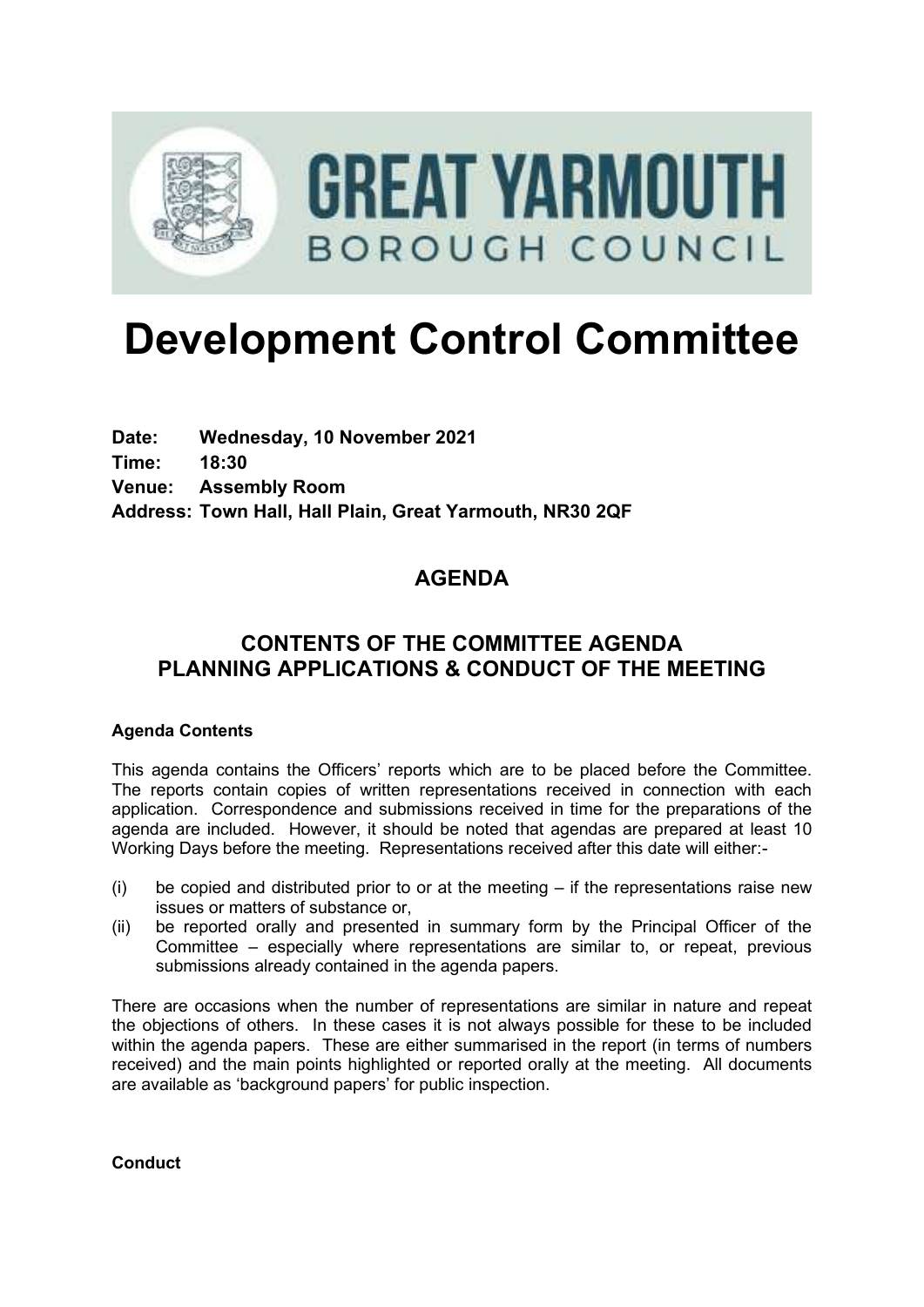Members of the Public should note that the conduct of the meeting and the procedures followed are controlled by the Chairman of the Committee or, if he/she so decides, the Vice Chairman. Any representations concerning Committee procedure or its conduct should be made in writing to either –

- (i) The Planning Group Manager, Town Hall, Great Yarmouth. NR30 2QF
- (ii) The Monitoring Officer, Town Hall, Great Yarmouth. NR30 2QF

# **DEVELOPMENT CONTROL COMMITTEE**

# **PUBLIC CONSULTATION PROCEDURE**

- (a) Thirty minutes only will be set aside at the beginning of each meeting to deal with applications where due notice has been given that the applicant, agent, supporters, objectors, and any interested party, Parish Council and other bodies (where appropriate) wish to speak.
- (b) Due notice of a request to speak shall be submitted in writing to the Planning Group Manager two days prior to the day of the Development Control Committee meeting.
- (c) In consultation with the Planning Group Manager, the Chairman will decide on which applications public speaking will be allowed.
- (d) Three minutes only (or five minutes on major applications at the discretion of the Chairman) will be allowed to (i) objectors together, (ii) an agent or applicant and (iii) supporters together, (iv) to a representative from the Parish Council and (v) Ward Councillors.
- (e) The order of presentation at Committee will be:-
- (1) **Planning Officer presentation** with any technical questions from Members
- (2) **Agents, applicant and supporters** with any technical questions from Members
- (3) **Objectors and interested parties** with any technical questions from Members
- (4) **Parish Council representatives, Ward Councillors and Others** with any technical questions from Members
- (5) **Committee debate and decision**

### **Protocol**

A councillor on a planning or licensing decision making body should not participate in the decision and / or vote if they have not been present for the whole item.

This is an administrative law rule particularly applicable to planning and licensing - if you haven't heard all the evidence (for example because you have been out of the room for a short time) you shouldn't participate in the decision because your judgment of the merits is potentially skewed by not having heard all the evidence and representations.

It is a real and critical rule as failure to observe this may result in legal challenge and the decision being overturned."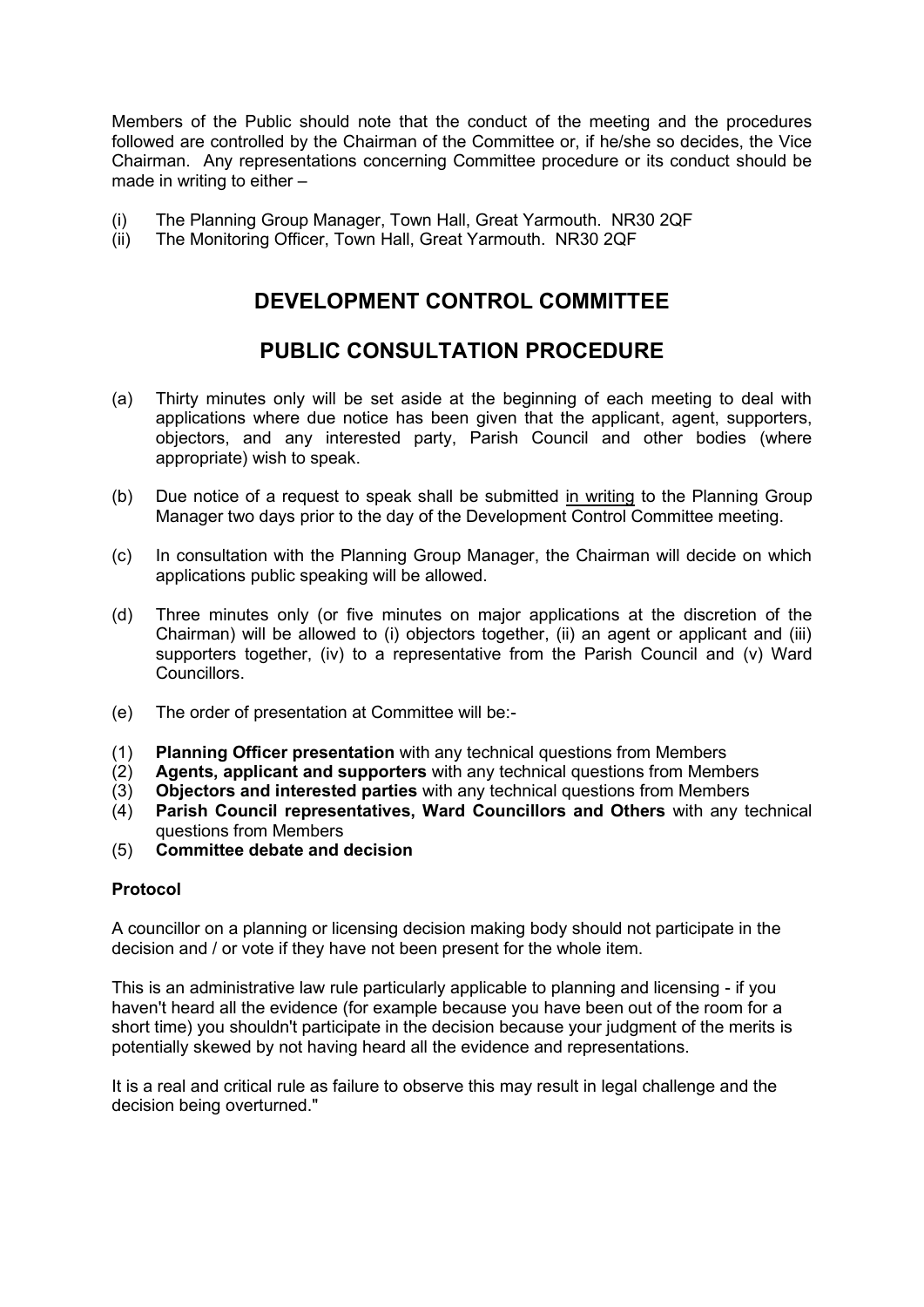## **1 APOLOGIES FOR ABSENCE**

To receive any apologies for absence.

## **2 DECLARATIONS OF INTEREST**

You have a Disclosable Pecuniary Interest in a matter to be discussed if it relates to something on your Register of Interests form. You must declare the interest and leave the room while the matter is dealt with. You have a Personal Interest in a matter to be discussed if it affects

- your well being or financial position
- that of your family or close friends
- that of a club or society in which you have a management role
- that of another public body of which you are a member to a greater extent than others in your ward.

You must declare a personal interest but can speak and vote on the matter.

Whenever you declare an interest you must say why the interest arises, so that it can be included in the minutes.

#### **3 MINUTES 5 - 12**

To confirm the minutes of the meeting held on the 13 October 2021.

#### **4 APPLICATION 06-21-0356-F - EX-EDWARD WORLLEDGE SCHOOL SITE, LAND WEST OF 63-78 LICHFIELD ROAD 13 - 35**

Report attached.

#### **5 APPLICATION 06-21-0237-F - 4 BURTONS BUILDINGS, ST PETERS ROAD 36 - 62**

Report attached.

# **6 DELEGATED DECISIONS MADE BETWEEN 1 SEPTEMBER 2021 63 - 89 AND 31 OCTOBER 2021**

Committee are asked to note the Delegated Decisions.

#### **7 PLANNING APPLICATIONS CLEARED BETWEEN 1 SEPTEMBER AND 31 OCTOBER 2021 FOLLOWING 90 - 92**